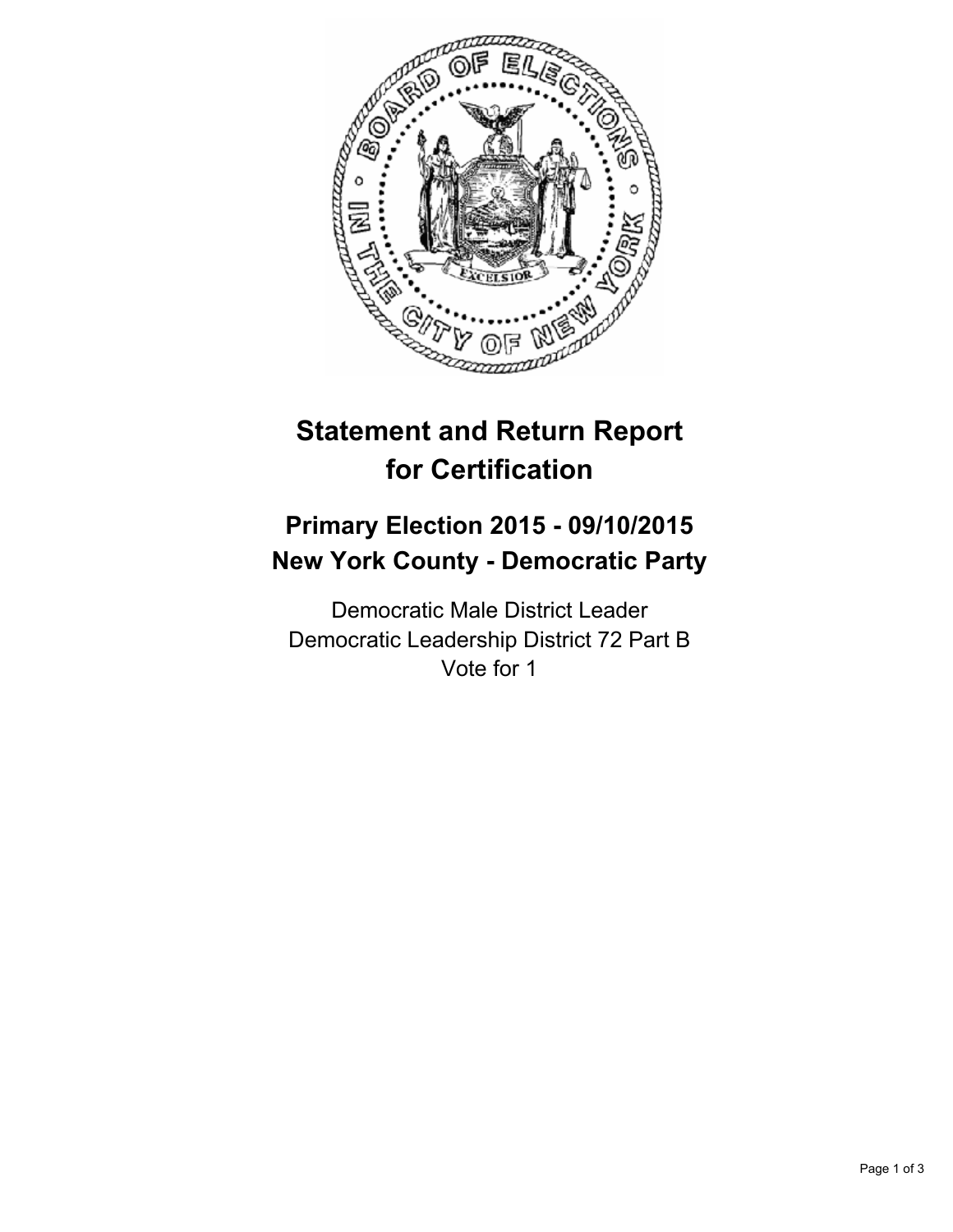

### **Assembly District 72**

| <b>PUBLIC COUNTER</b>                                    | 1,078 |
|----------------------------------------------------------|-------|
| ABSENTEE/MILITARY                                        | 37    |
| <b>AFFIDAVIT</b>                                         | 9     |
| <b>Total Ballots</b>                                     | 1,124 |
| Less - Inapplicable Federal/Special Presidential Ballots | 0     |
| <b>Total Applicable Ballots</b>                          | 1,124 |
| <b>MANNY DE LOS SANTOS</b>                               | 538   |
| <b>GUILLERMO LINARES</b>                                 | 548   |
| CANDIDA LINARES (WRITE-IN)                               | 1     |
| CARMIEN NIRILLO (WRITE-IN)                               | 1     |
| DAVID BRODHERSON (WRITE-IN)                              | 2     |
| JASON ROSENBERGER (WRITE-IN)                             | 1     |
| JOHN E. ROGERS (WRITE-IN)                                | 1     |
| <b>JUAN ROSA (WRITE-IN)</b>                              | 1     |
| MARTIN COLLINS (WRITE-IN)                                | 1     |
| ROBERT JACKSON (WRITE-IN)                                | 1     |
| TROY OUTLAW (WRITE-IN)                                   | 1     |
| UNATTRIBUTABLE WRITE-IN (WRITE-IN)                       | 1     |
| <b>Total Votes</b>                                       | 1,097 |
| Unrecorded                                               | 27    |